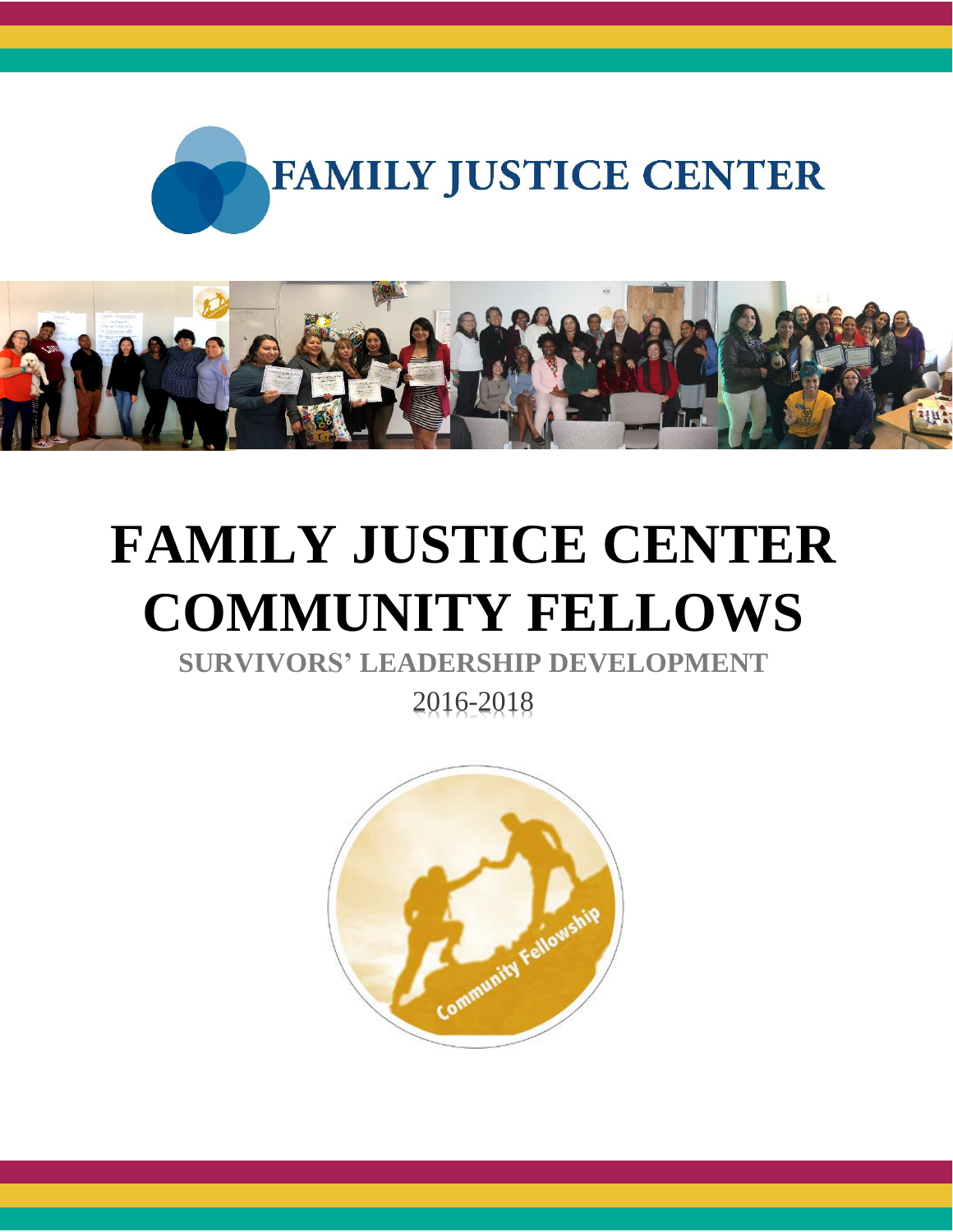# **Introduction**

The mission of the Contra Costa Family Justice Center ("Center") is to bring together our community to support the healing of family violence survivors, and to integrate capable partners with a comprehensive service approach to renew individuals and our community from the trauma of family violence. "Community" is an integral part of the Center's mission, strategies, and dayto-day work. The Center is committed to offering crisis support services to victims of interpersonal violence (IPV, including domestic violence, sexual assault, child abuse, elder abuse, and human trafficking), as well as providing long-term safety support and number of community-building programs.

The Center piloted its first Community Fellowship project in 2014-2015. Since then, the leadership development program for survivors of IPV has become one of our core programs. The Community Fellowship provides IPV survivors with skills mentorship, training, access to a learning community, a small monetary stipend, and ongoing support as they each develop and execute an independent, self-directed community project. The Center also invites the Community Fellows to participate as partners and equal stakeholders who guide our work. They express and hold us accountable to authentic community needs, while they learn about criminal justice, social service and other systems, grow their networks, and build practical skills.

Working with survivors as our partners through this project has powerfully influenced the Center and changed our perspective about, and our relationships with, the community and clients we serve. We have shifted away from a traditional clinical/professional relationship with clients to a truly client-focused and community-centered perspective. In traditional clinical view, clients come to service providers to solve their problems, and the actions and solutions are thought to come from the service provider – they play a powerful role. The client acts as a passive recipient with little or no power; once their problem is "solved," they are not expected to return.

However, we now see that the Center's work is more relevant and effective as an *equal partner* with survivors and clients who bring unique and necessary solutions, strengths, experiences, and insights into the relationship. The Center intentionally and explicitly invited its Fellows to contribute to our programs their best ideas and insight from their lived experiences. Over the past three years, the Fellows' work and ideas have changed our policies, protocols, and practices to make them more relevant and effective. Their community projects, big and small, have made lasting changes at the Center, and they continue to be key stakeholders and active participants in our work and community even when they no longer need crisis intervention or safety support.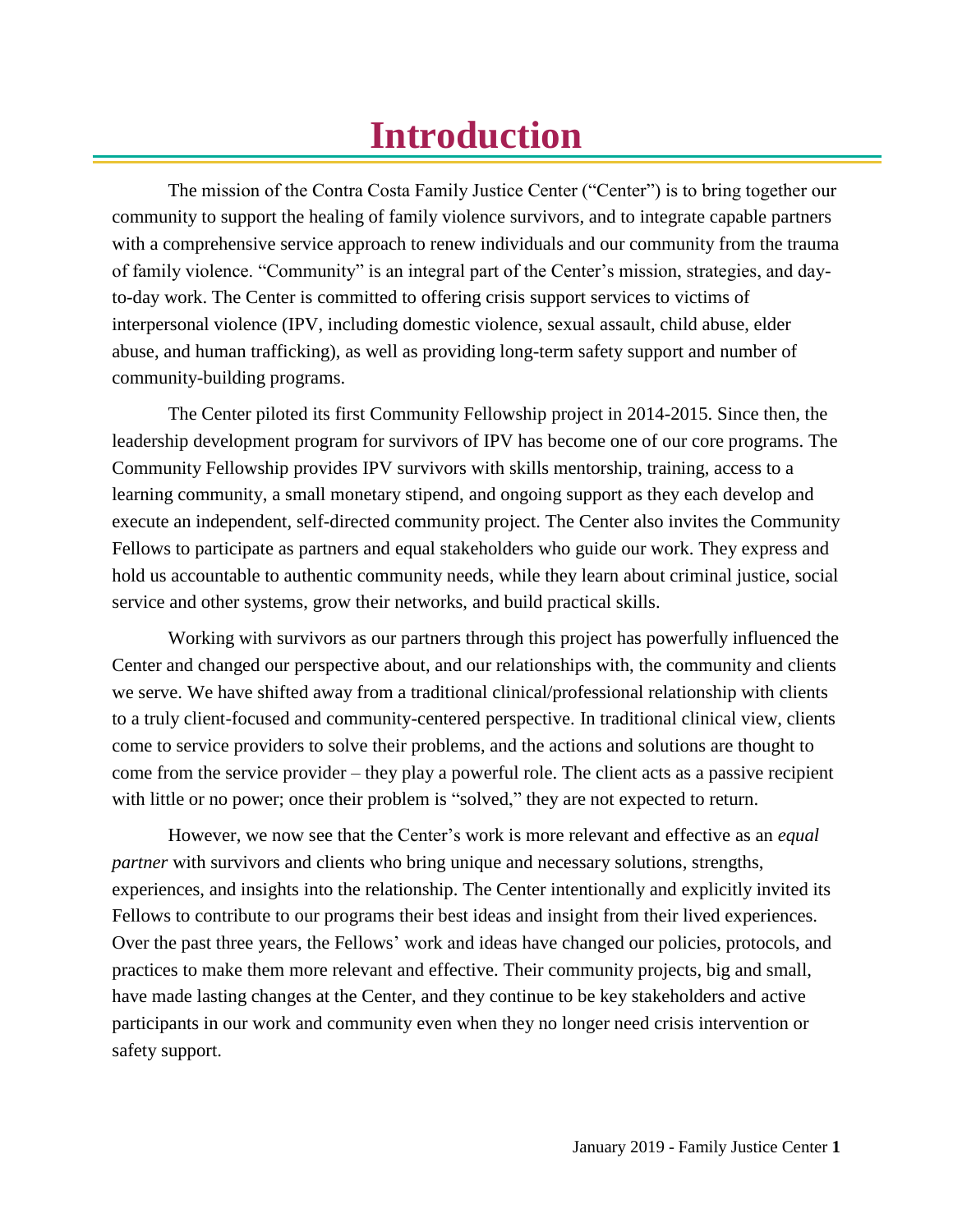

# **History of Community Fellowship**

The first iteration of the Community Fellowship program was in 2014-2015. A small number of community members who had experienced interpersonal violence joined the Family Justice Center for a limited time to work at the office, participate in outreach, and share their ideas and perspectives about the Center's services. *Carmen Flores* was the first Community Fellow and an accidental founder of the program when she showed up at the Center hoping "to help out." She did not have the right job experience or skills to take on a staff position, so she and a few other local residents received mentoring and skills training while helping with office chores one to two days a week. For the first two years, their fellowship was informal, without a set a curriculum – but the seed Carmen Flores planted had taken root. After two years at the Center, Carmen moved on to a full-time administrative position at the Youth Service Bureau in Richmond in 2016, where she put to work many of the skills she gained at the Center. She is working there today.

The second iteration of the Community Fellowship program kicked off in January 2016. Now with a program plan and a proposed curriculum, the Center was awarded a grant from the Blue Shield of California Foundation to offer a 10-month leadership development training for a cohort of 10 individuals at the Center's two locations, Central and West. The cohort received formal mentorship and computer skills training, and they were given a small stipend upon completing their community project. A second cohort of nine Fellows had a similar experience throughout 2017. These two years resulted in 19 community projects from 19 emerging leaders, which they designed themselves.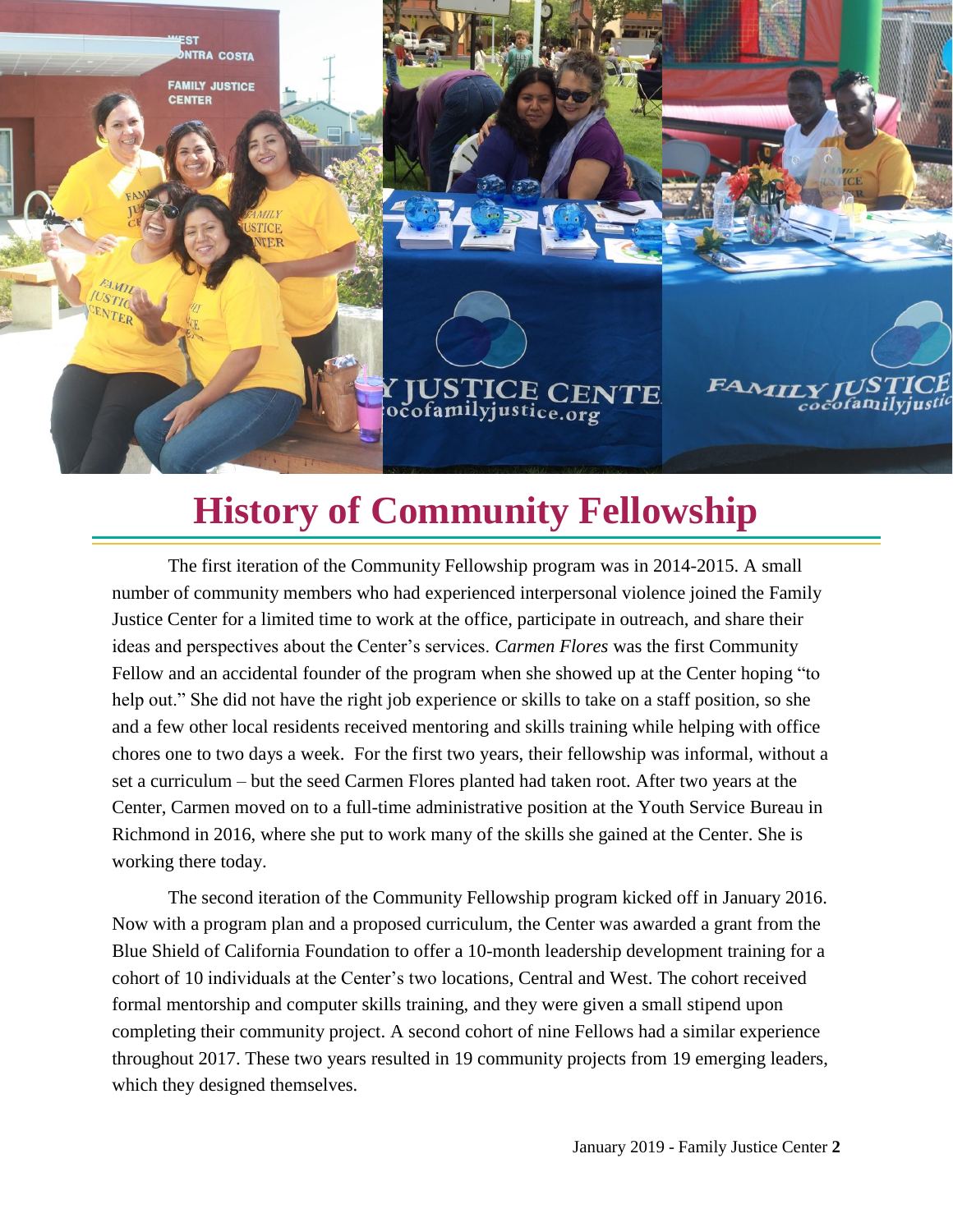*Marisol Martinez* was one of the early Community Fellows from 2014-2015 who returned to participate in the formalized Community Fellows program in 2016. She created Project Connect, a monthly community-building and skill-building circle for the Latinx community, which incorporates restorative justice practices (e.g., community building circles). Project Connect draws 16-20 participants at each monthly gathering. Many of our past Community Fellows have also been regular Project Connect members. In 2017, Marisol accepted a staff position as a Project Assistant and Navigation Support staff at the Family Justice Center, and she continues to facilitate Project Connect, which has become one of our core programs.

The third iteration of the Community Fellowship program started in January of 2018. Instead of having a cohort of 10 Fellows, the Center offered a four-month cohort for four Fellows in the spring, and a three-month cohort for three Fellows in the fall. The format of the third iteration was designed so that the Center could sustain the essential elements of the program without a dedicated funding source, and to demonstrate that a less-intensive program could be replicated by other IPV victim service providers. While the 10-month program (with a \$3,000 stipend for each Fellow) allowed for deep learning and connections, it was not sustainable or replicable without dedicated funding. The modified program in 2018 produced desired results -- each of the 2018 Fellows still designed and implemented community projects. Based on its successes, the Family Justice Center will continue to run and support the Community Fellowship as a 3.5-month program where individuals who have experienced interpersonal violence come together as a learning cohort to build leadership capacity, design and implement community projects, and contribute to the Family Justice community.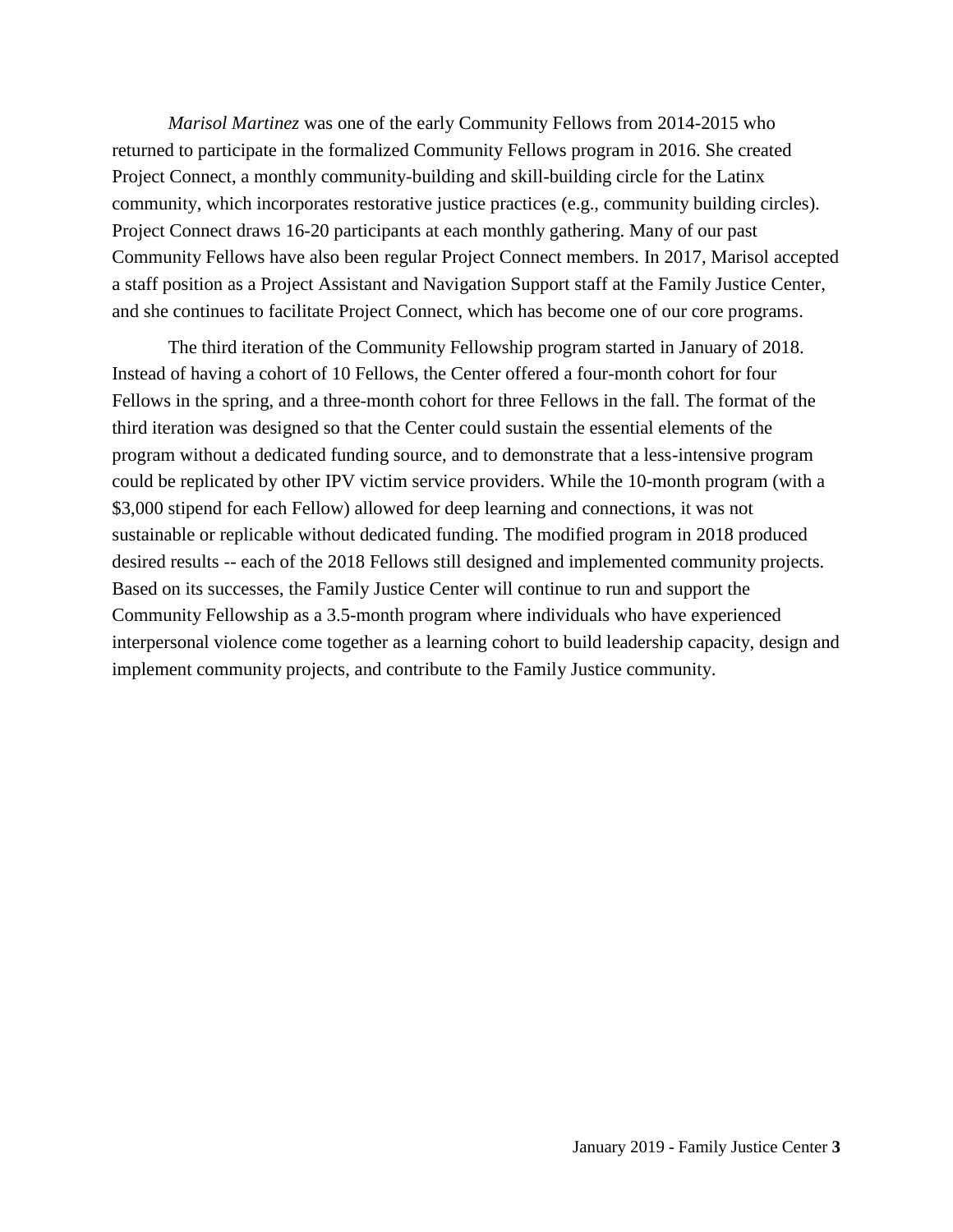# **Leadership Development Framework**

Key leadership development tools in the Family Justice Center's Community Fellowship program were adapted from the work of Dr. Monica Sharma, an author and former Director of Leadership Development at the United Nations. The curriculum is designed to address challenges that are common among individuals who have experienced interpersonal violence and are no longer in crisis, yet who are still traveling the distance between surviving and thriving. It is specifically designed to address:

- Low self-confidence, or low self-efficacy<sup>1</sup>; and
- The lack of survivors' voices and insights in conversations about what and how to create effective responses to interpersonal violence.

Often, individuals who experience interpersonal violence lose confidence in their ability to create and lead change in themselves, let alone in their communities. They may doubt that circumstances can be different. Although they have life experiences that could inform improved responses to interpersonal violence and lead to positive change in their communities, survivors may feel isolated and disconnected, and as a result, may fail to share their experience and ideas with service providers and others.

By the end of participants' Fellowship experience, we expect the following outcomes:

- Each program participant will complete a community project that is IPV related and that connects to the purpose of the Center;
- Self-evaluations will reveal that participants experience increased levels of generalized self-efficacy and leadership efficacy;
- Program participants will contribute to Family Justice Center practices, and will work with the Center and/or its partner organizations on projects;
- Program participants will each attain new practical skills, and create a new resume.

To make the above happen, the program invites and supports following mindset shifts:

A shift from "us versus them" to "we."

 $\overline{\phantom{a}}$ 

- Shift from a scarcity mindset of "not enough" to one of "creating from what I know and what I have available right now."
- Shift from a belief that "I'm not responsible" to believing "we are all responsible" for the safety and wellbeing of our communities.

 $^1$  Self-efficacy is the belief one has in one's abilities to meet the challenges and succeed. We used the General Self-Efficacy Scale by Judith Bäßler, Ralf Schwarzer & Matthias Jerusalem, 1993.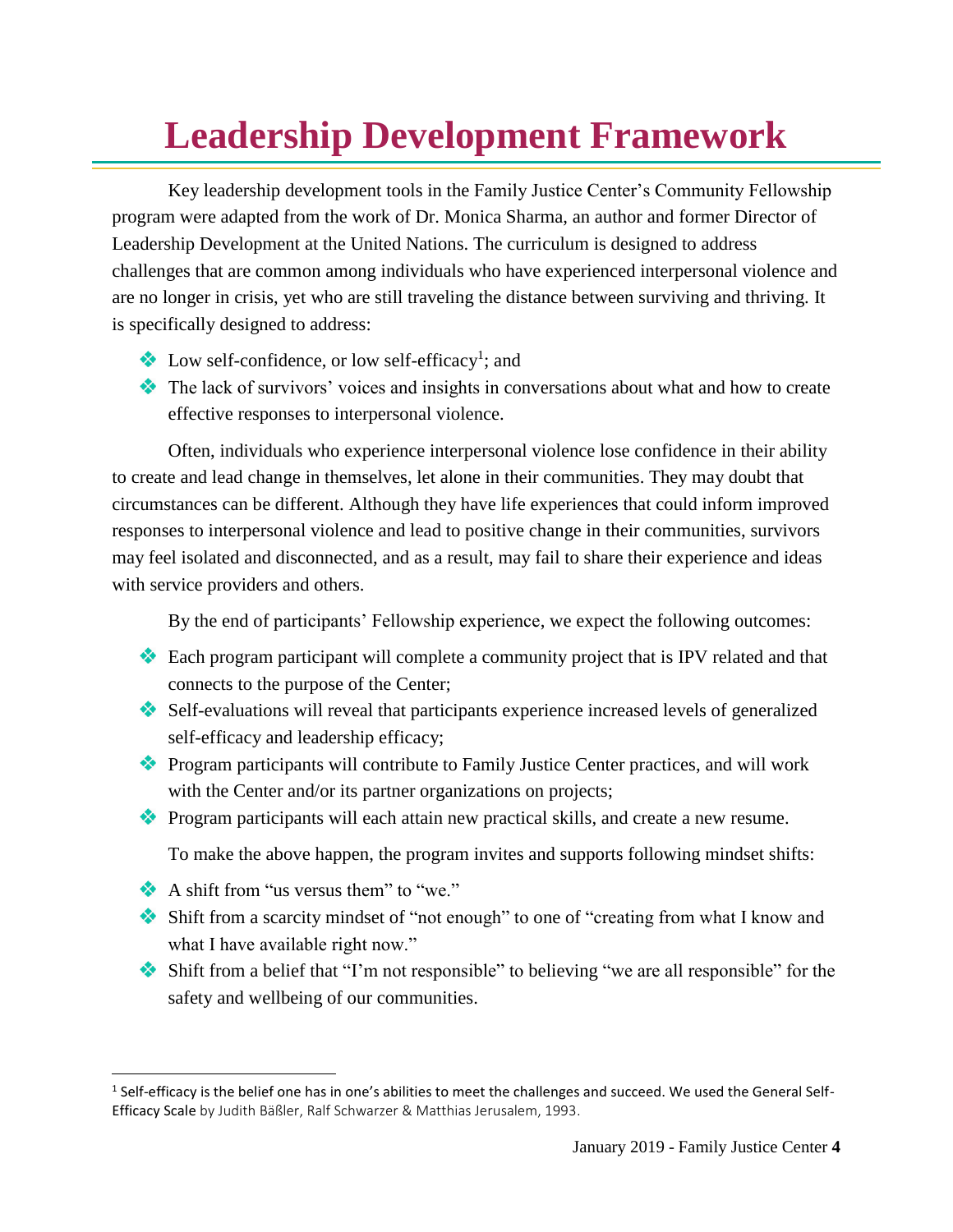### **Values and Principles**

The values on which the Community Fellowship is built include: dignity, courage, inclusivity, compassion, and creative possibility. The project's guiding principles include:

- *Connection.* We recognize that community problems call for community solutions and that we can do more when we come together. The program connects fellows with the Center's partner organizations and other Fellows, past and present.
- *Contribution.* Fellows give back to their communities through designing and implementing community projects which are in alignment with the Center's mission. Their human need to contribute is honored and valued as their feedback on our work is embraced.
- ◆ *Celebration*. Fellows celebrate their accomplishments and learning in community. They re-inspire each other to set new goals and stretch further. They get to know themselves not only as survivors, but also as creators of new possibilities for themselves and others.

### **Basic Program Components**

To operate effectively, the Community Fellowship project must have (a) a Program Coordinator; (b) Mentors (each Fellow is assigned one Mentor); and (c) Community Projects. The Program Coordinator is responsible for recruiting and selecting Fellows, training and supporting them throughout the Fellowship, and overall project management. Mentors offer encouragement and constructive feedback to support the Fellows to select and design their Community Projects, prepare action plans to implement them, and decide how to evaluate their projects. In the Center's program, each Mentor was expected to communicate with the Fellows they mentor at least every other week, and to attend the Fellowship graduation.

The Community Project represents a focal point for each Fellow's leadership journey. Out of 26 Fellows, 25 designed and implemented a community project. A full list of the projects is attached, but some examples include:

- Project Backspace: Transforming a largely-unoccupied bare cement walkway outside the back door of West Center into an outdoor sanctuary for clients, partners, and staff.
- Project Faith in Action: Engaging one Fellow's faith community to support the Family Justice Center on an ongoing basis through donations and volunteerism, including a Back to School Supplies Drive, and adding the Center to the church's volunteer roster.
- Let's Make a Change: A workshop for Latino parents about bullying that introduces restorative justice principles to change attitudes about children who commit acts of bullying, and to raise awareness about the impact it has on children when they experience abuse in the home.
- Activate Physical Health, Inner Peace and Self-Love: a 6-week fitness and nutrition class for victims of domestic violence.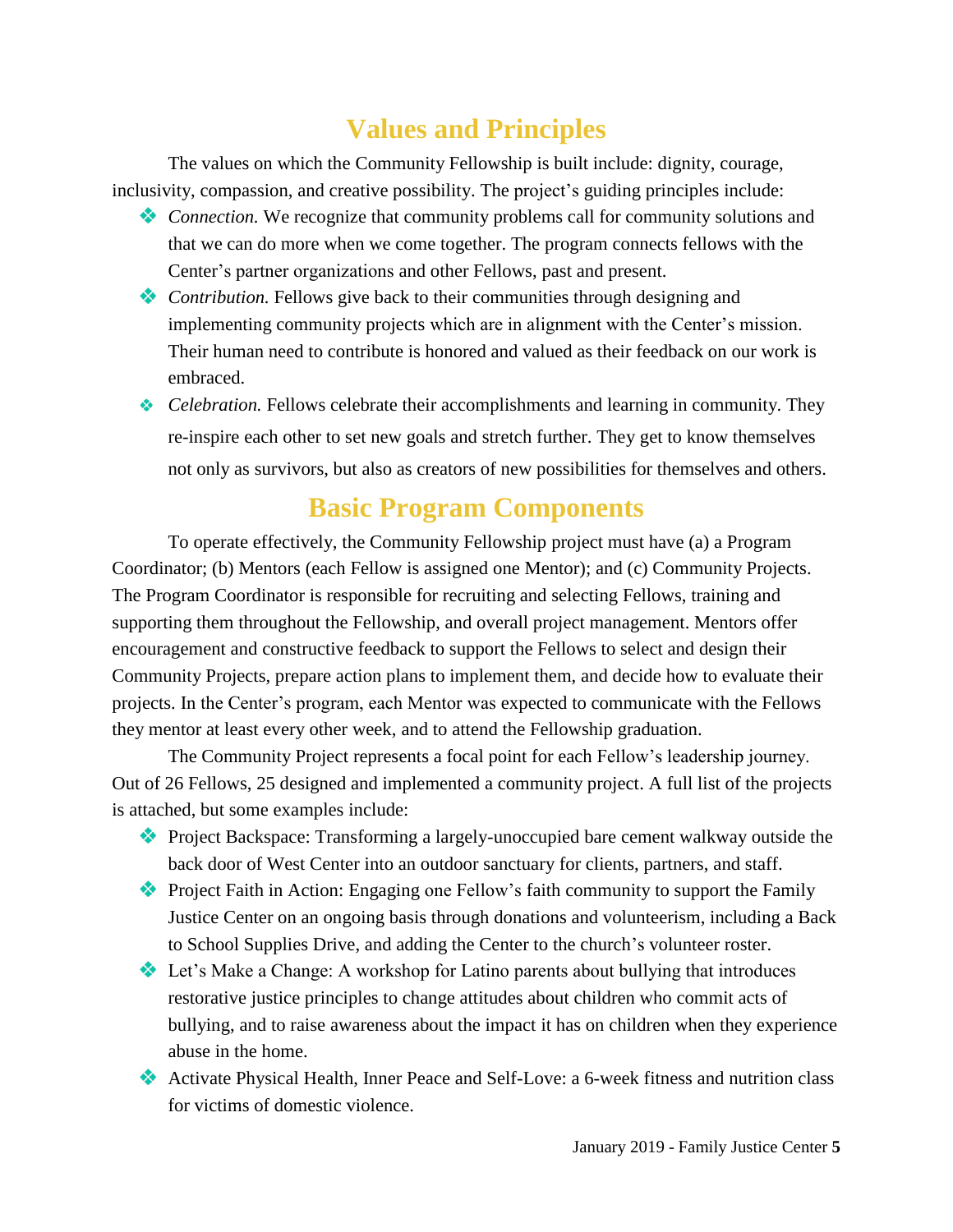Breaking Barriers in Education: a Community Diagnostic for Latinx immigrants that seeks to ascertain interest in continuing education and to understand perceived obstacles to taking action on that interest, as well as factors that motivate them to continue studying.

### **Essential Community Fellowship Elements<sup>2</sup>**

To support each Fellow to develop their community project, the program provides them:

- Two full days of immersion into leadership training to launch the training (7 hours per day).
- Fellows' meetings twice a month to support one another to design and implement their community projects (2.5 hours per meeting, after the initial two-day immersion).
- Basic Computer Skills class (3 hours).
- Interpersonal Violence 101 training (facts, myths and dynamics of IPV) (4 hours).
- Support Circles twice a month in-between group meetings (2 hours per circle).
- Coaching calls with Program Coordinator once a week.
- Twice a month feedback and assistance from Mentors about the development of their community project, whether by phone or email.
- Outreach activities (minimum 10 hours throughout Fellowship).
- An informational interview with a Family Justice Center partner organization.
- Resume consultation with workforce development coach.
- *Mentes Positivas en Accion,* a 6-week program (if group is Spanish Speaking) or support group meetings if available.
- **Community Fellow Agreement.**

 $\overline{\phantom{a}}$ 

- Community Fellow Statement of Commitment.
- General Self Efficacy Evaluation, a self-evaluation completed at the start and end of the program to measure each Fellows' belief in their own ability to succeed and to accomplish tasks and goals.
- Leadership Efficacy Evaluation, a self-evaluation completed at the start and end of the program to gauge each participants' level of confidence in their knowledge, skills, and abilities to be an effective leader.
- Support to design and implement a community project throughout the duration of the program.
- Individual presentations at the Fellowship graduation when each participant speaks about their own leadership journey and their community project.
- $\bullet$  \$500 stipend for Community Fellow participation.

 $<sup>2</sup>$  A tool kit for Community Fellowship Program Coordinator contains information and documents covering these</sup> topics and can be made available upon request.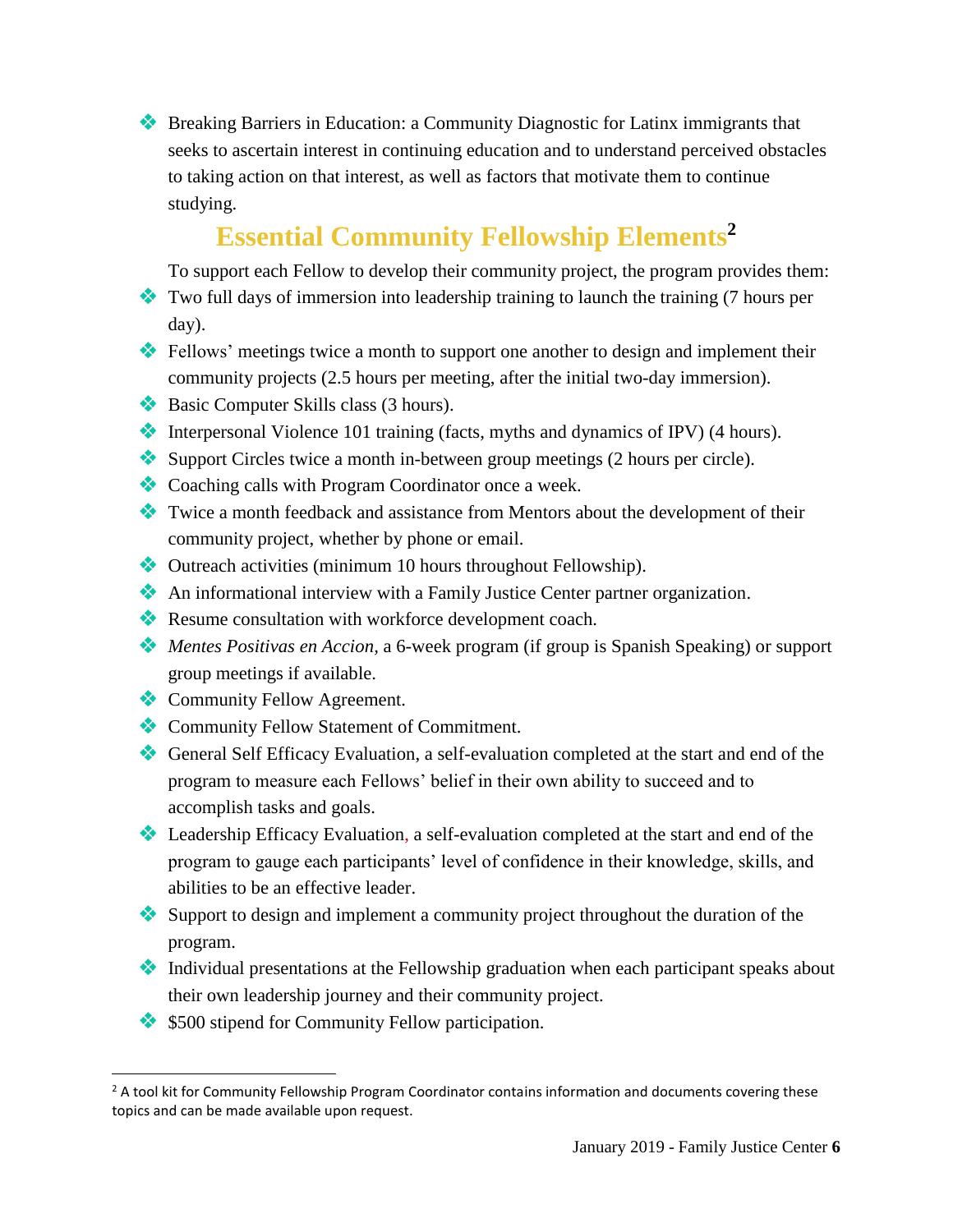# **Changes in the Fellows**

Using the General Self-Efficacy Scale, we asked Community Fellows to self-report their sense of self-efficacy and leadership efficacy at the beginning and end of their fellowship. Nearly all Fellows in each year of the program improved their self-efficacy by the end of the Fellowship. They agreed with statements such as, "I can solve most problems if I invest the necessary effort," and "Thanks to my resourcefulness, I know how to handle unforeseen situations." They also had improved perception of their own leadership abilities. At the end of the program, they agreed that "I can communicate effectively," and "I can 'take charge' when necessary."

When they put this into their own words, many of them made statements like: "I can do more things than I think." "In spite of my insecurities, I know I'm powerful and that I can do anything." "I have many strengths as a person." "I am unstoppable." "If I put my mind to it, I can make a change in my community." "Nothing is easy but everything can be accomplished." "I don't have to be perfect, just present, persistent, and committed to a purpose."

On their exit evaluations, Fellows reported improving their skills in: networking, public speaking, planning and coordinating events, assessing community needs & existing resources, making presentations, time management, community building, and communicating in English

Another strong indicator of the program's impact is the ongoing involvement of past Fellows with the Fellowship program and with the Center, and the continued evolution of some past Fellows' community projects.

## **Changes at the Center**

Community Fellowship program invites the Fellows to give input on the Center's policies, protocols, and practices. Over the past three years, they provided critical, relevant and useful input which encouraged the Center to:

- Advertise stories about the Fellows' and their Community Projects as inspirational news, which led us to make calls to media outlets.
- Create new outreach opportunities to link their own communities to the Center.
- Introduce outreach materials at places that many people visit regularly, such as checkcashing facilities and public benefits offices.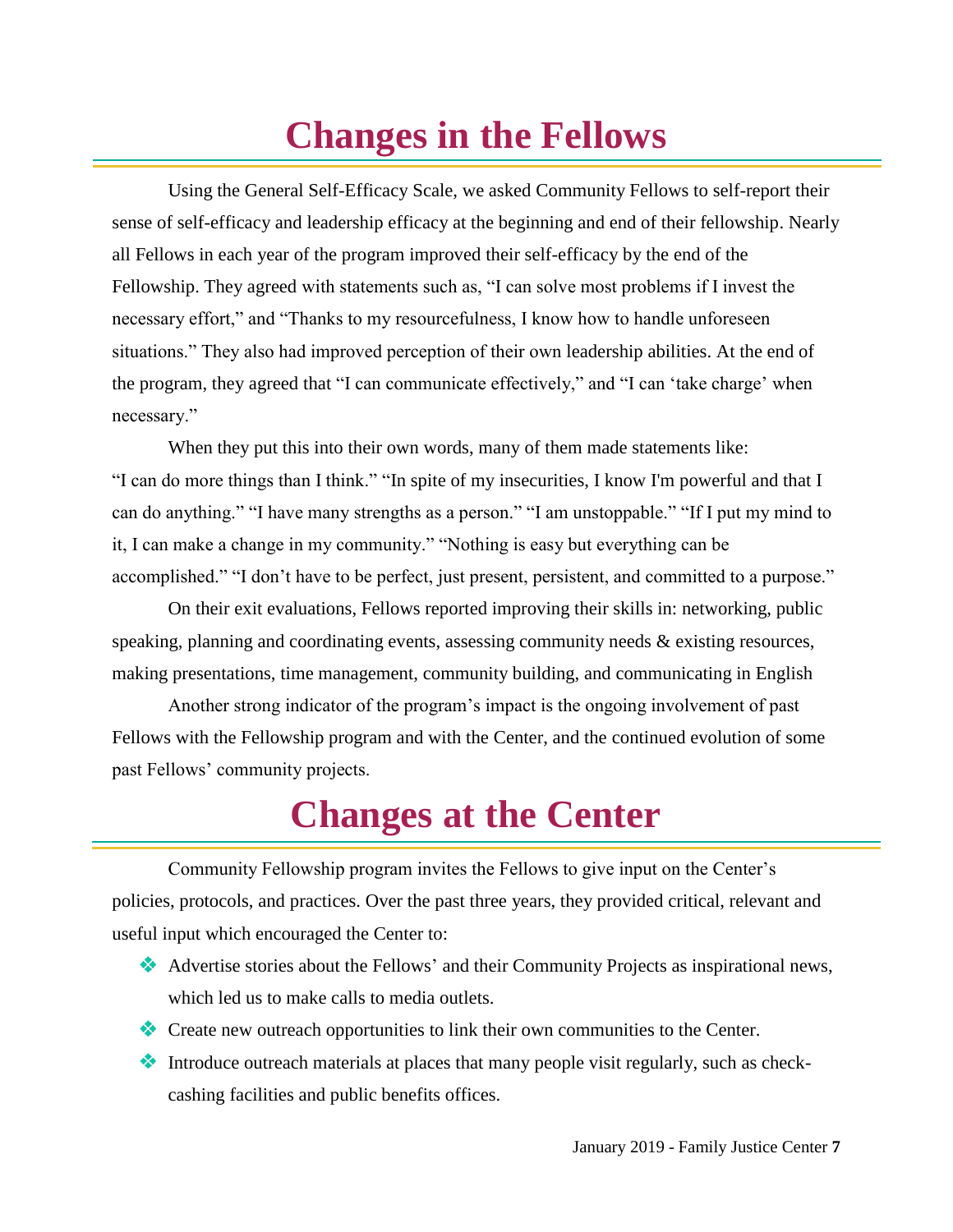- Shift the Center's communications with partner organizations on immigration issues and DACA repeal, after Fellows shared their perspectives on these issues.
- Provide coloring paper and markers for children waiting in the lobby, after Fellows told us they noticed children in the waiting room with their parents were drawing all over the Center's informational flyers.
- Attract more traffic to the Center's table at family-friendly outreach events by providing giveaway items geared toward children. At the suggestion of our Fellows, the Center now gives away small Play Doh containers at outreach events. The containers have Family Justice Center stickers with our phone number. It is effective and low-cost marketing: children swarm around the table, and their parents quickly follow.
- Greater inclusivity and continuous inquiry about "who is not in the room" for conversations about IPV resulted in editing our handouts to include men and persons with disabilities by name, due to one Fellow's unwavering commitment to "radical inclusivity."

The most significant contributions have been:

- Project Connect, which started in 2015 and now has become a core program of the Family Justice Center. It has also become a launching pad for new Community Fellow projects and a gateway into the Center's long-term safety programs. These community meetings consist of community building circles and information workshops have been occurring every month.
- On the recurring theme of the Family Justice Center being about families, one of the first cohort Fellows mentioned that she was sharing with other parents the services at the Family Justice Center "that are not just about helping women." She said that community members were surprised to hear, for instance, about our parenting classes, which she encouraged others to join. This same Fellow said that the reason more people didn't come into our Center was that many families, to survive financially, needed the support and contribution of its members, and that "striking out on one's own" may not be the answer for everyone. She gave examples from her own personal experience about how her marriage had grown and changed over time and wondered why there was no more support for intact families to gain skills in improved family relationships and communication. This feedback impacted the design of 2016 Innovations Conference on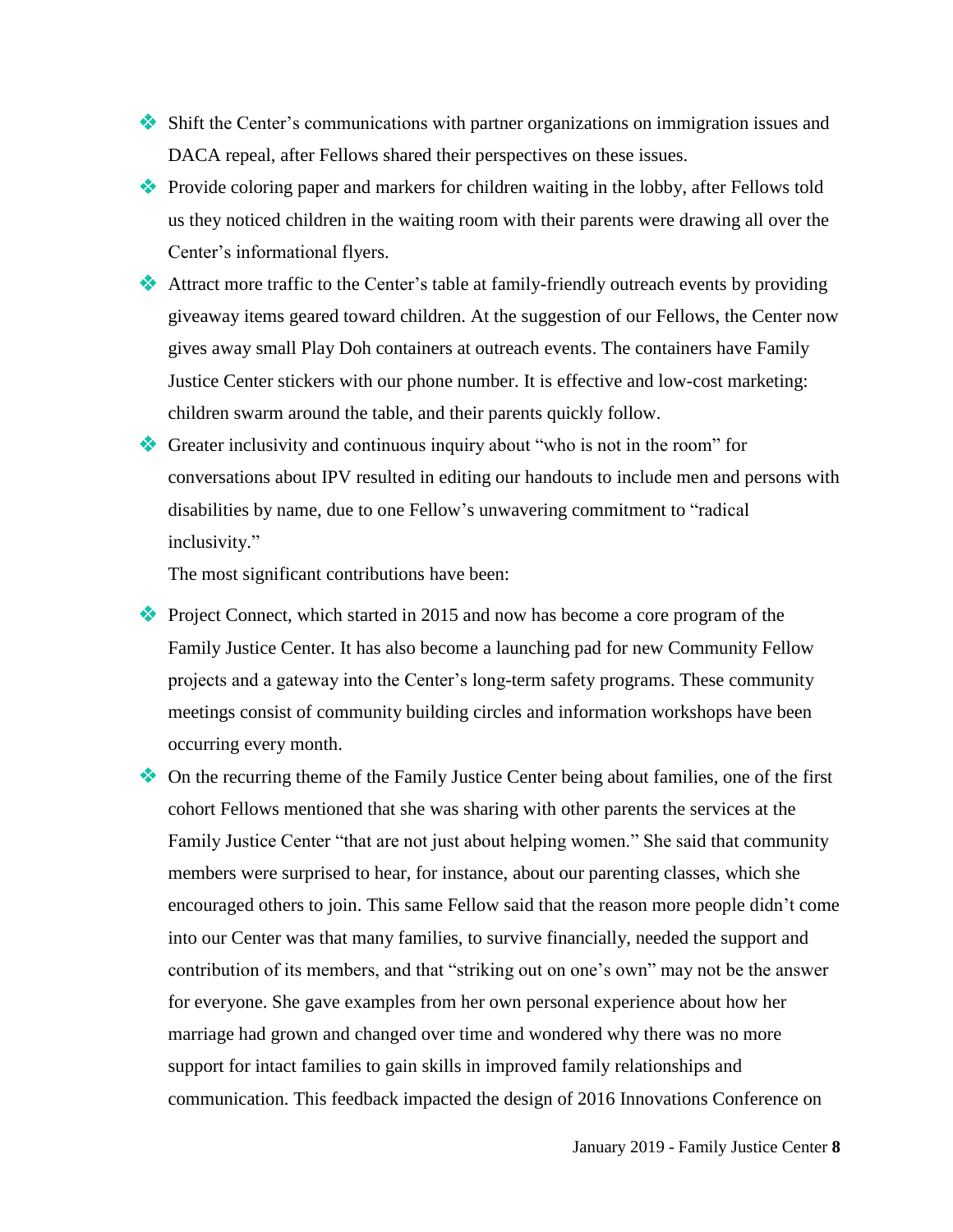the theme of Restorative Justice. The 2016 Conference featured Mimi Kim of Creative Interventions and sujatha baliga of Impact Justice, two renowned experts in the fields of IPV and transformative/restorative justice. From the conference, we generated enough community interest to start a pilot elder abuse restorative justice project in 2017. Subsequently, the Center was able to obtain a grant under the Innovative Response to Marginalized Victims Program of the California Office of Emergency Services and launched a bigger scale pilot family violence restorative justice project in partnership with five community-based organizations.

### **Sustainability and Replicability**

Over the past year, the Family Justice Center developed a Project Coordinator Toolkit for the Community Fellows program to guide future program implementation, and as a reference for other organizations that may replicate the Fellowship. The Toolkit outlines the methods we have used to develop Fellows' leadership abilities across three domains: (1) personal development and leadership capacity, (2) designing and implementing a project that impacts the community, and (3) interpersonal communication.

The Family Justice Center is committed to continuing the Community Fellowship program after the end of Blue Shield's grant funding for the program. The Fellowship program has impacted the lives of individual Fellows as well as their communities, and has enabled the Family Justice Center to partner with the families and communities we serve so we can meet their needs.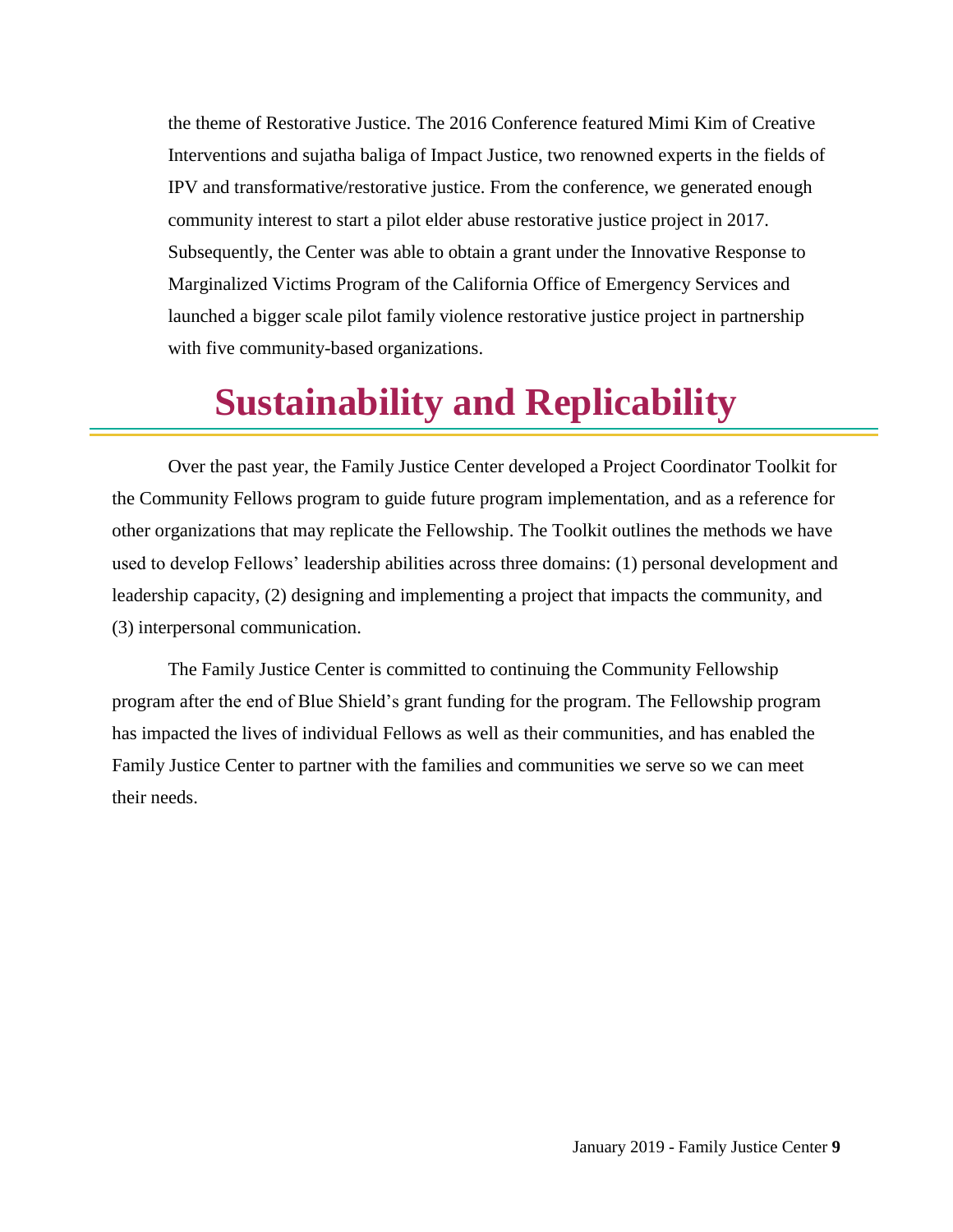# **List of Community Fellows and Projects**

### **2016 (10)**

#### **Marisol Martinez:** *Project Connect*

A monthly community circle where Latino survivors co-create safety in learning and select topics for skill building.

#### **Sindy Juarez:** *Project Raise Your Voice*

A step-by-step bilingual Guide for Latino parents of Children with Special Needs.

#### **Nelvis Quintana:** *Project Cyber Prevention*

A resource page for Latino parents about cyber bulling.

#### **Aracely Cuevas:** *Project Protection*

Decoy cards for Spanish-speaking victims of domestic violence.

#### **Cynthia Altamirano:** *Project Faith in Action*

Engaging her faith community to support the Family Justice Center on an ongoing basis through donations and volunteerism, including a Back to School Supplies Drive and the addition of the Center to the church volunteer roster.

#### **Petronila Fernandes:** *Project Parents Council*

A survey for Latino parents at Ford Elementary to engage parents in their children's education and to engage the school's collaboration.

#### **LaTonya Germany:** *Project Yummy*

Bringing the "Cooking Matters" program to GRIP shelter staff and residents, to increase nutritious and flavorful food choices.

#### **Rosario Aviles Ibarra:** *Project MIA*

MIA self-care bags for victims of domestic violence. Rosario presented her MIA bags at the workshop: "Pasando La Voz con MIA."

#### **Mariana Rosales:** *Project "Pasando La Voz"*

"Pasando La Voz con MIA," a workshop to raise awareness in Latina women about types of domestic violence and the risks of acquiring HIV.

#### **Vanessa Johnson:** *Project Backspace*

Transforming the West Center's bare, cement, largely unoccupied space into an outdoor sanctuary for clients, partners and staff.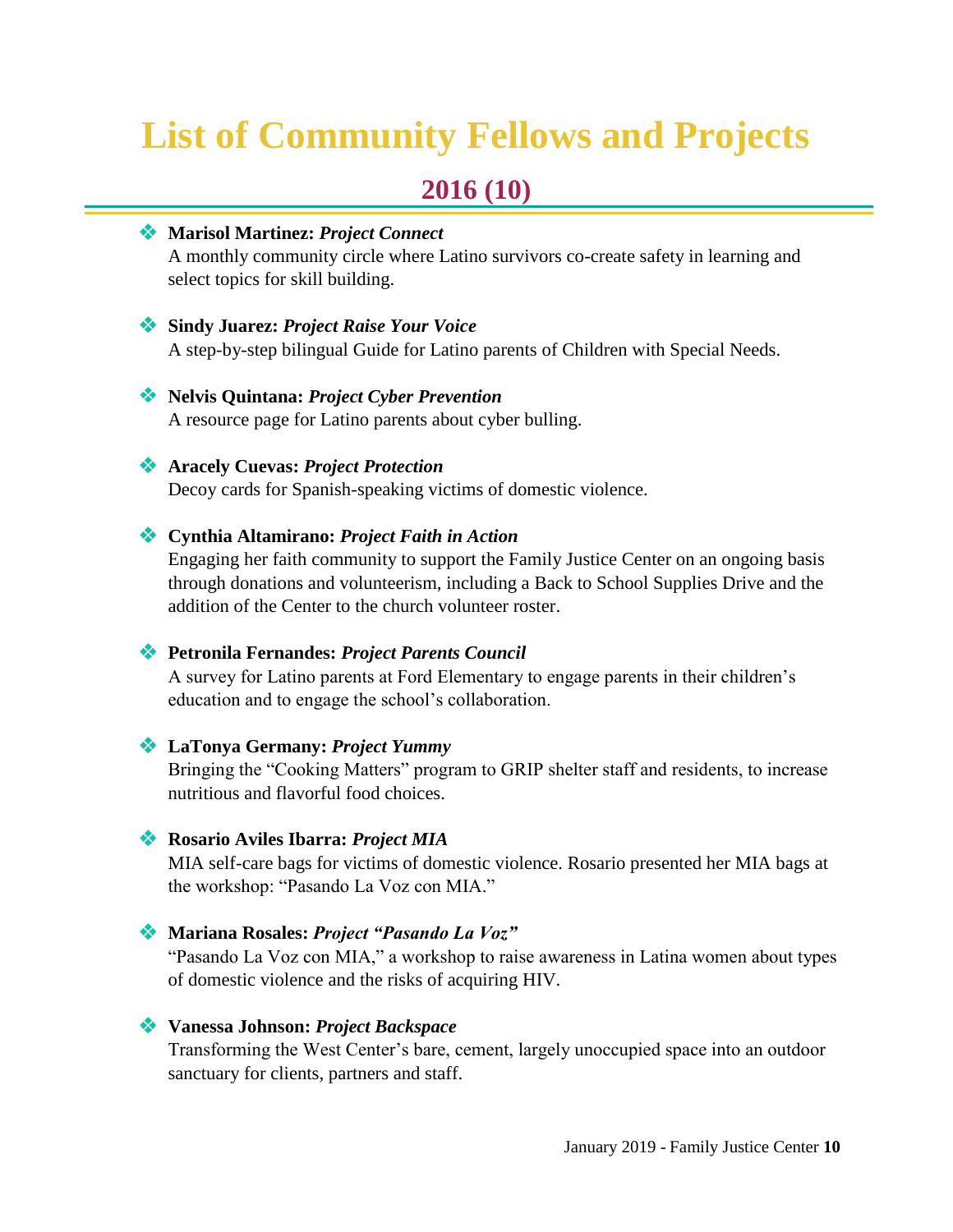